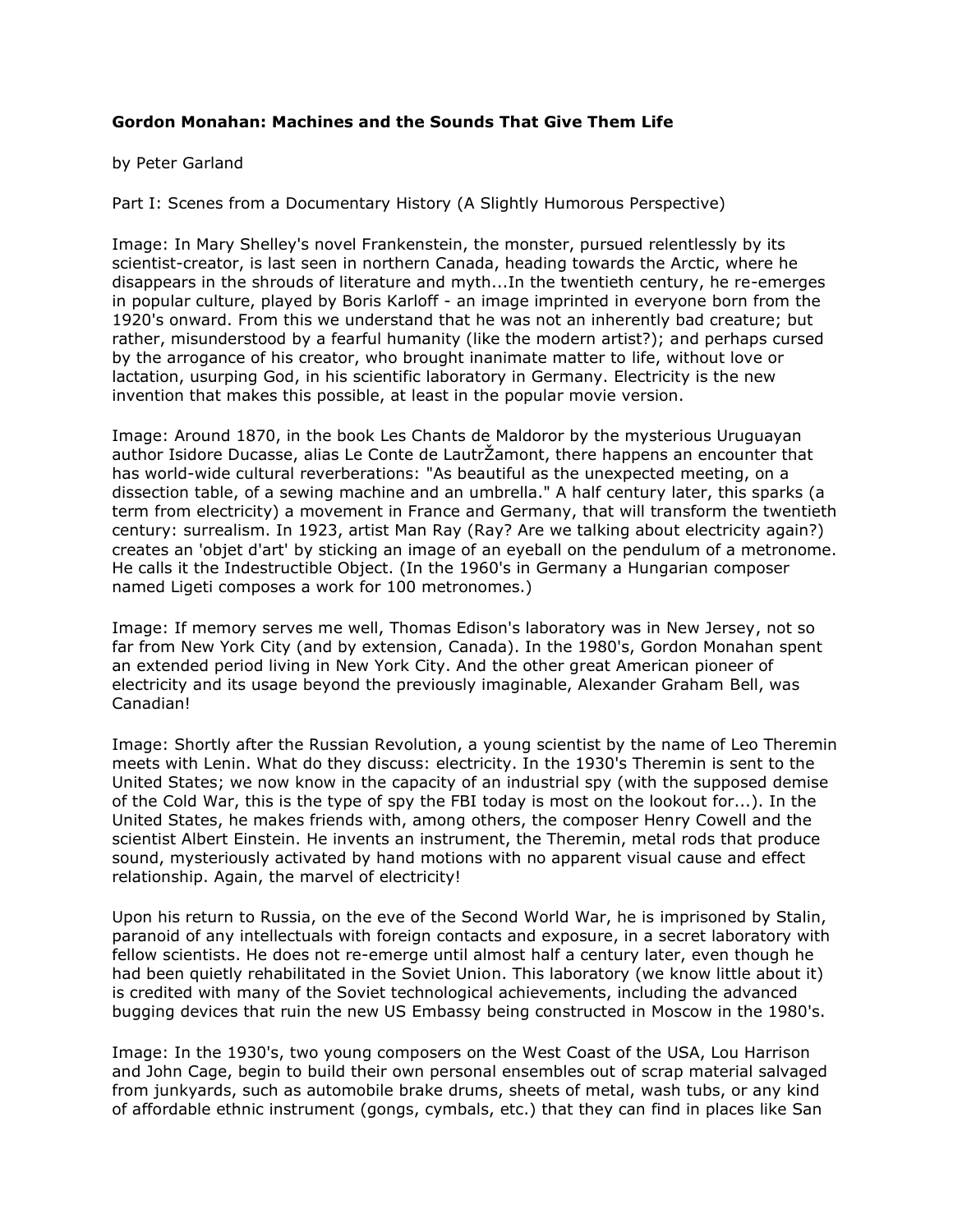Fransisco's Chinatown. Previous percussion music (with a very brief history that only begins in 1930 with Amadeo Rold‡n's Ritmicas) had more or less limited itself to Western orchestral percussion (Rold‡n being an exception, using instruments of his native Cuba; and Henry Cowell, using a set of rice bowls in his Ostinato Pianissimo; and of course, Var• se, with his sirens...). In Harrison's words, they created their own orchestras, and "we simply bypassed the Establishment." Junk, the detritus of an industrial culture that had created the concept of 'planned obsolescence' had been salvaged by these two composers, and incorporated into art.

Flashback: Earlier, in the 1920's, German artist Kurt Schwitters had followed a similar inspiration, in the creation of his installation work, the Merzbau. Western civilization's momentum had accelerated to a point where there was now such a thing as a 'throw-away culture'. And artists and musicians were ready and waiting.

Image: In 1939 John Cage, asked to write music for a dance performance, finds himself hard-pressed to come up with a piece. There is a piano, but no room at all for the kind of multi-instrument percussion ensembles that he has been working with. Probably influenced by Cowell, he comes up with a totally bizarre idea - he will make a percussion orchestra out of the piano! So, Cage puts coins, metal screws, rubber erasers and other mass-produced objects of industrial culture between the strings of the piano, opening up a hithertounimagined world of sound possibilities. Not only is this (like the earlier percussion pieces) a precursor of electronic music (cf. Cage's essay The Future of Music: Credo), but it is a marvelous wedding of high and low culture, the world of 'classical' music meeting the industrial, proletarian world of nuts and bolts.

An Editorial Interjection: Much has been said about how this act of Cage's transformed the piano. What I would like to point out is how this transformed the function and concept of nuts and bolts, sheets of paper, etc. All of a sudden, despised, ignored objects of Western civilization were sharing the same musical stage where the likes of Rubinstein and Horowitz had reigned supreme. The dignity and elegance (and ego-less humility!) of a common screw, previously relegated to a working class function. The elitism of the 'well-tempered clavier' gives way to the twentieth century egalitarianism of the 'well-prepared piano'. Perhaps, in addition to a musical revolution, a social revolution had been achieved?

The unexpected meeting, in a piano, of an eye-bolt and an eraser - is this not a fulfillment of a revolution prophesied by surrealism? The eroticisation (artistic beauty, astonishment) of the everyday object?

We now fast-forward to the year 1989, and the collapse of Brezhnevism/Stalinism in Eastern Europe. The previously unthinkable occurs, and the Berlin Wall comes down, and eventually the two Germanies are reunited. With that comes a standardization of technologies, based on that of the politically victorious West. Suddenly there is a flood of discarded machinery, electronics and other Eastern Bloc products. Nowhere is more of this to be found than around Berlin, a once-divided city formerly surrounded by East Germany.

In 1992 a young Canadian composer named Gordon Monahan moves to Berlin. He has been influenced by Cage, and knows him personally. He has a bit of the scientific acumen of his countryman Alexander Graham Bell, and a lot of the wild imagination of Dr. Frankenstein. With his collaborators Laura Kikauka and Bastiaan Maris, he begins to collect this discarded technology, storing it in a shed in a squatter area of East Berlin. This space, crammed from floor to ceiling with gadgetry, has something of the character of Leo Theremin's secret Soviet Laboratory, and the artistry and humour of Schwitter's Merzbau. (Kikauka's influence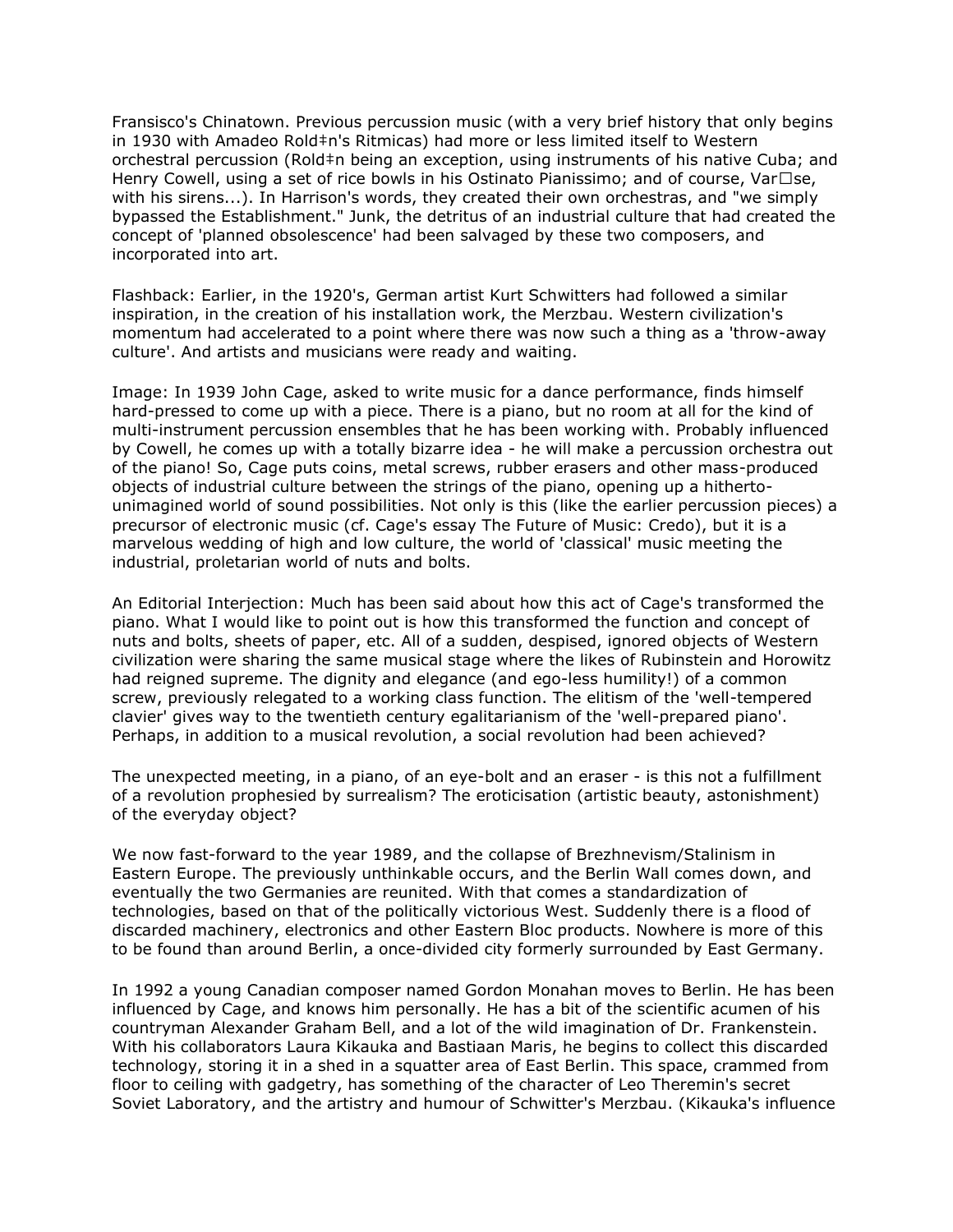is very pronounced in the aesthetic presentation, in that she had created a similar Merzbaulike environment with her home in Canada, calling it The Funny Farm. Anyone who ever visited her and Monahan's apartment in Charlottenburg got a taste of that!) A common pickle, as found in any food market, is connected to two wires, and the electricity is turned on. Like Frankenstein's marvelous creation, the pickle seems to come alive, lit with an inner glow as if new life has been injected into dead vegetal matter. They open their space to the public one night a week, set up a bar, and one of Berlin's most colourful cultural landmarks, The Glowing Pickle, is born. As beautiful as the unexpected meeting, on Brunnenstrasse, of a massage machine and a fourteen-track Tesla tape recorder!

Part II: Invention, Freed from Necessity ('Necessity is the Mother of Invention')

Gordon Monahan works in the artistic area where musical composition, performance, instrument building, installation art, and electronics all intersect. I first learned about his work in the mid-1980's when, having written pieces in the early 1970's for bullroarers and pianos played with wooden boards, I heard about this composer who swung big loudspeakers like bullroarers, and took a kind of deconstructive approach to the piano that put more terror into the hearts of keyboard purists than my pieces ever had. Like my own attitude, the approach seemed extremely musical, and not intended for mere shock value, however dramatic the visual performance or aural result was. In a conservative decade when third-generation copies of 1960's-70's minimalism were in fashion, such works seemed radical and refreshing. We met briefly at the 1986 New Music America Festival in Houston; but it was not until 1993, when we found ourselves guests of the Deutscher Akademischer Austauschdienst (D.A.A.D.) and actual neighbours in Berlin, that I got to know Gordon personally and learn more about his music. It was then that my appreciation of his work - based previously on one score and one recording, and the kind of word-ofmouth information that passes between musicians - blossomed into surprise, delight, and admiration.

Gordon acknowledges several main influences on his development, principally among them John Cage. Gordon met Cage in the early 1980's when he played the first book of the Etudes Australes for him (people may be unaware that Gordon is an excellent pianist, in traditional terms), and later Cage gave advice on the development of the score for Monahan's Piano Mechanics. Gordon's approach to the piano in both that piece and the subsequent This Piano Thing places him squarely in the lineage of Cage, and of Henry Cowell. One thinks of pieces like The Banshee and Aeolian Harp by Cowell where he played directly on the strings of the piano, thereby completely redefining the character of the instrument. As I said earlier, Cage extended this with his invention of the prepared piano and with a piece like The Wonderful Widow of Eighteen Springs, where the pianist does everything except play on the keys. Cage was also a pioneer of electronic music, and of live-electronic music, in pieces like the Imaginary Landscapes from the 1940's, the tape piece Williams Mix (1952), and the live performance Variations series from the early 1960's. In the latter Cage extended his earlier prepared piano work, by placing microphones and other electronic gadgetry inside and around the piano. The piano now represented a broad field of sonic possibilities (for which it is uniquely capable, because of its polyphonic nature, its physical size, and presence onstage). One can both see and hear this in performance of those two major piano works of Monahan's from the 1980's, but he has put his own stamp of originality and creativity on the music; in the words of Village Voice critic Kyle Gann, This Piano Thing is one of the only prepared piano pieces that do not sound like Cage's. That is no small achievement.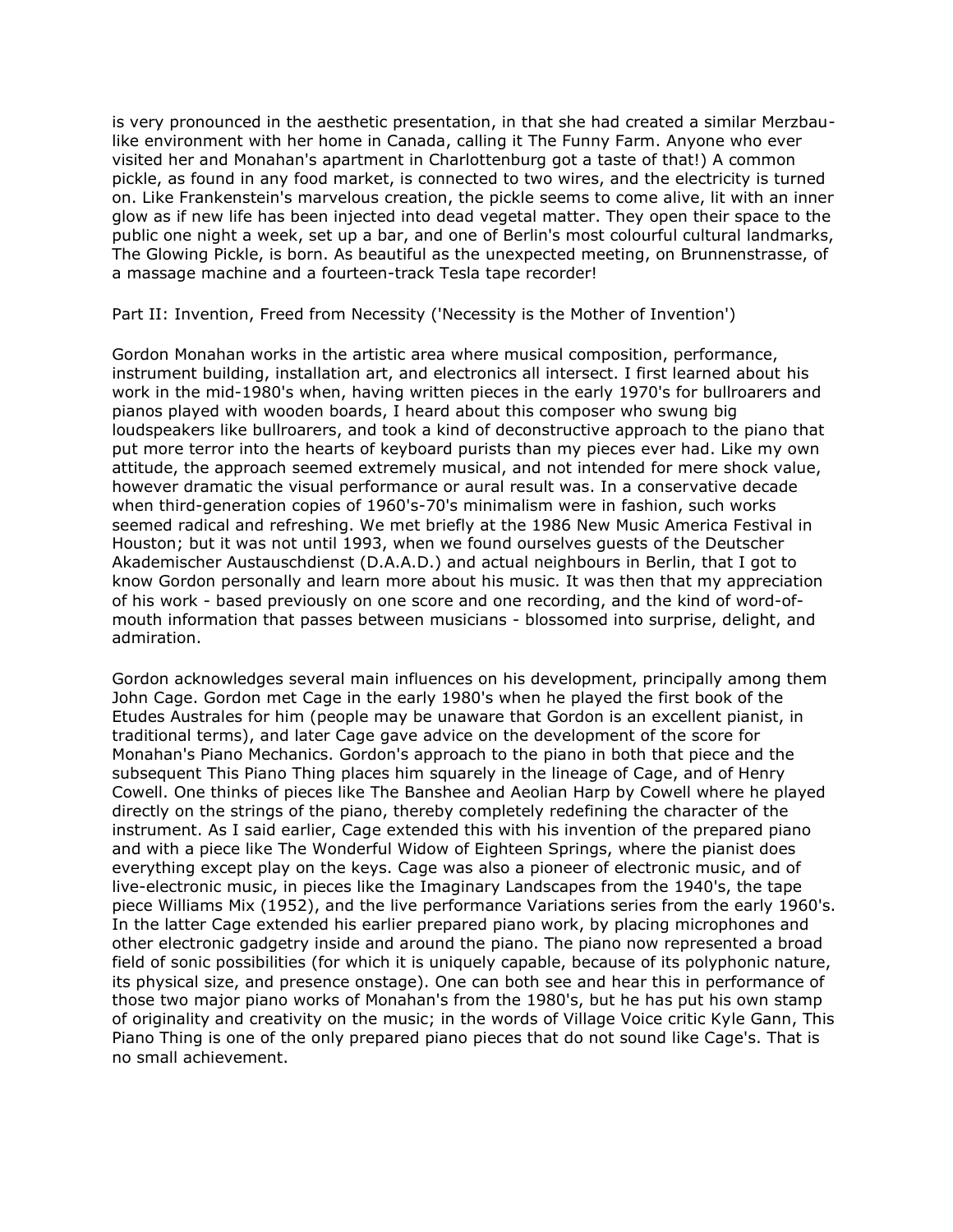As electronic technology advanced by leaps and bounds in the early 1980's with the development of computers and the MIDI system (Musical Instrument Digital Interface), this opened up new possibilities for Monahan, though in a more or less direct extension of his earlier work. Now, electronics could generate and control acoustical sound production, creating new rhythmic and timbral variety. Monahan here acknowledges the influence of Conlon Nancarrow, whose work with the player piano prefigured all this. Like the nineteenth-century popular street orchestrations of Europe, operated by mechanical, pneumatic means, Nancarrow in the late 1940's had attempted to develop a kind of minipercussion orchestra connected to his player piano mechanism (and like Harrison and Cage with their percussion ensembles, with ethnic instruments that he had collected here and there, like Chinese drums, etc.). That proved unsuccessful, but Nancarrow went on to create his unique music with just player pianos, for which he is now so famous. It is interesting to note that in Monahan's latest work, such as what is being premiered at the Inventionen Festival, he employs both electronic and mechanical/pneumatic means to produce sound.

Two other more recent masters in this field have also provided inspiration - the composer Alvin Lucier and the German-American composer/inventor Trimpin (who developed the technology whereby Nancarrow's work could be played directly on regular concert pianos, and for whom Nancarrow has actually written his most recent piece). Lucier's works, where instruments seem to play themselves, such as the one for amplified solo triangle, combine inventive genius, musical beauty, and a kind of diabolical humour (relating back to the surrealist eroticisation of the object), all of which have had an influence on Monahan.

Trimpin's work is significant both for the sophistication of the applied science, and for the fact that many of his installation pieces and performances are constructed from salvaged material, like the earlier Cage/Harrison junk percussion ensembles. Advanced technologies tend to create new tyrannies of centralized information and academic specialization - places like IRCAM in Paris or the new music centers at the University of California-San Diego, Stanford University or M.I.T. are classic cases of this. There is a counter-tendency, embodied by people like Monahan and Trimpin, that demystifies this technology with elements of anarchic humour and references to popular culture. There was a fluorescence of this kind of do-it-yourself electronics and music composition around Mills College in California and the students of Robert Ashley in the mid-1970's, but this was superseded by the computer revolution. Now it seems to be re-emerging, which I view as a healthy tendency.

The West Coast of the United States is a center of the aerospace and computer industries, so it is no wonder that Trimpin has based himself there, in Seattle - to browse the junkyards, factories, and electronic surplus stores. Likewise, as I said at the beginning of this essay, Berlin is a central locale for the recently discarded socialist-bloc technology. Monahan has found himself in the right place, at the right time, and with the right collaborators, such as Laura Kikauka and the Dutch artist Bastiaan Maris, whose subversive imaginations seem the perfect match for Monahan's. To revert once again to that metaphor from electricity, when live wires are brought together, sparks fly - in this case, creative ones.

So for the Inventionen Festival, Gordon has assembled a MIDI-operated orchestrion of thirty-two Turkish finger cymbals (collected in Istanbul, when he did a concert there in the spring of 1993, much as Cage and Harrison once collected instruments in San Fransisco) that play themselves; or perhaps better, play with themselves (auto-eroticism!); six stainless steel sheets that wobble and are 'banged' (such metal sheets always remind me of John Cage's First Construction in Metal, which uses just such a metal sheet, unheard-of in